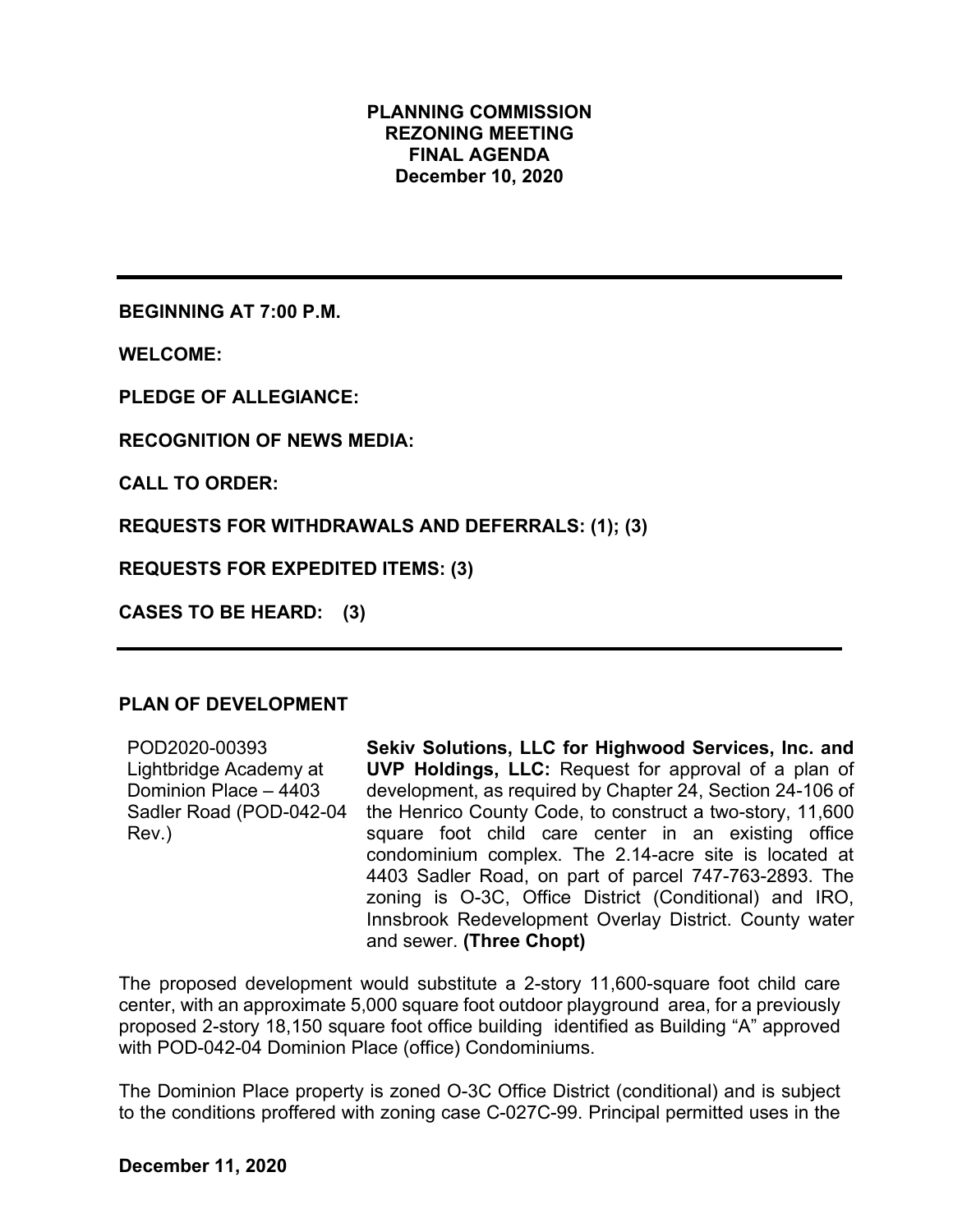O-3 Office District include childcare centers. The proffers establish additional development standards for the property addressing: access restrictions to Sadler Road, perimeter buffer areas, building setback from Sadler Road, architectural treatment, parking lot lighting, site coverage, underground utilities, HVAC & dumpster screening, irrigation, and development controls consistent with the Innsbrook Corporate Center covenants. In general, the proffered development standards applicable to the overall property were previously addressed with the original POD.

Staff has received several emails from other property owners in the Dominion Place condominiums, as well as a letter from the President of the Dominion Place Condominium Unit Owners Association expressing concerns regarding compatible use, traffic safety, and playground noise resulting from the operation of the proposed Lightbridge Academy Child Care Center in the condominium development.

The architectural design of the proposed building will be substantially consistent with the previously developed office buildings. Should the proposed childcare center ever permanently close, it could be converted into an office building. Setbacks and parking requirements would already be satisfied.

The Traffic Engineer did not require a traffic study during plan review, as he felt the impacted streets and drives had adequate capacity. Staff notes the turning movements within the Dominion Place parking lot would limit speed within the site.

There are no proffers or zoning code standards regarding playground noise applicable to the proposed childcare center. The County's noise ordinance does not address playground noise impact upon office property like Dominion Place. The County Code only limits noise impact between 11pm and 7am on residential property.

The Developer submitted the development plan for review by the Innsbrook Architectural Review Committee (ARC) as required by the proffers. The Innsbrook ARC approved the plan. As a condition of approval, the ARC required the developer to indemnify the ARC and the Innsbrook Corporate Association from playground noise complaints but did not specify any requirement to control or abate playground noise. Enforcement of the Innsbrook Corporate Center covenants is the responsibility of the Innsbrook Owners Association.

In response to the Innsbrook ARC's noise concerns, the developer has agreed to provide an 8-foot high solid PVC fence along the sides of the playground facing other buildings in Dominion Place and to provide 6-foot high Green Giant arborvitaes 10-foot on center along the outside of the 8-foot high fence sections on the final landscape plan. As a condition of approval, the developer will be required to submit a final landscaping and lighting plan for review and approval. Staff will ensure the final POD landscape plan includes the taller fence and additional landscaping agreed to by the developer.

County staff have reviewed the proposed POD and have determined that it complies with the zoning code requirements, the additional proffered development standards, and technical design requirements. Staff recommends approval subject to the annotations

#### **December 11, 2020**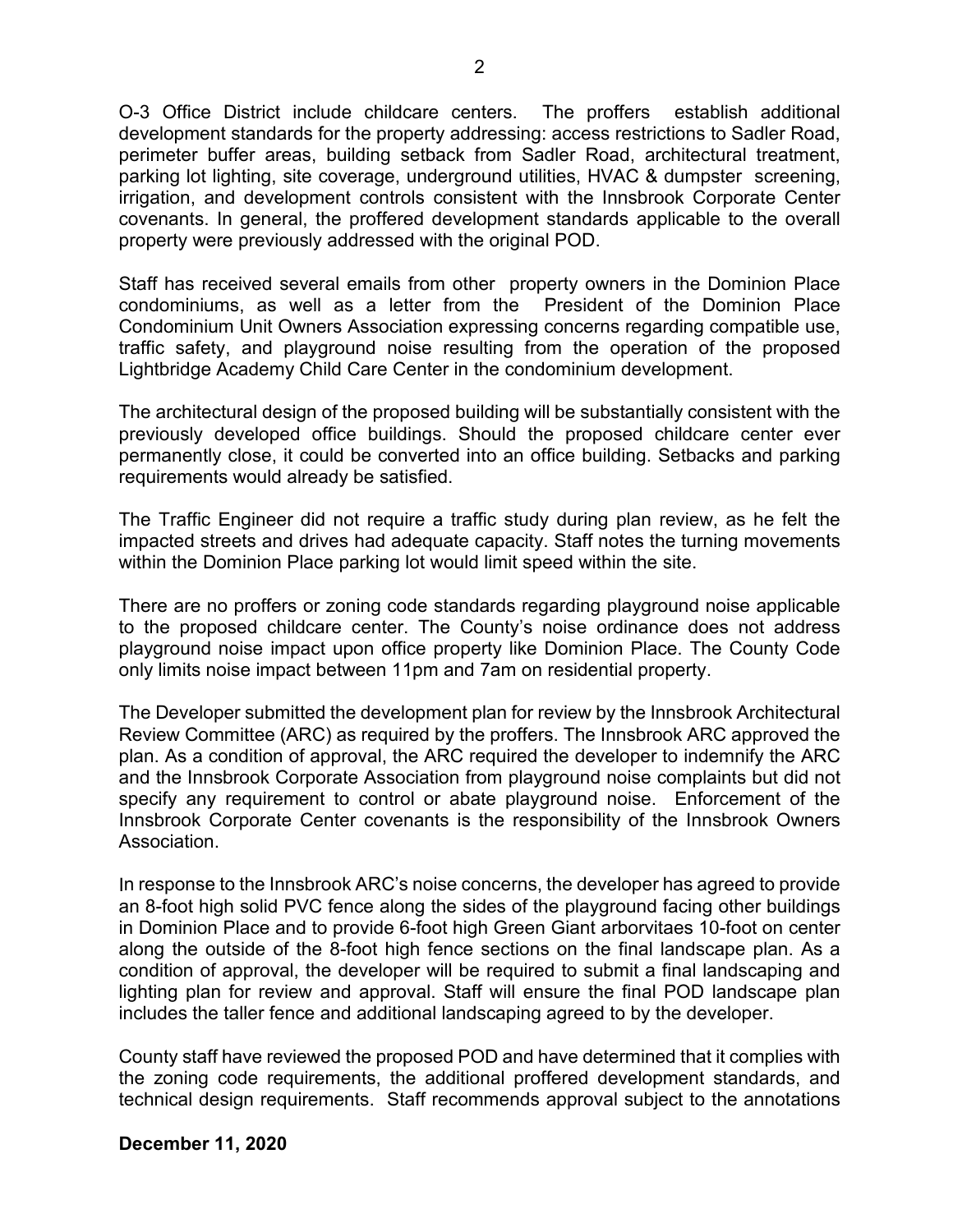on the plans, standard conditions for developments of this type, and the following additional conditions:

- 29. The proffers approved as a part of zoning case C-27C-99 shall be incorporated in this approval.
- 30. A construction staging plan which includes details for traffic control, fire protection, stockpile locations, construction fencing and hours of construction shall be submitted for County review and prior to the approval of any final construction plans.
- 31. The location of all existing and proposed utility and mechanical equipment (including HVAC units, electric meters, junctions and accessory boxes, transformers, and generators) shall be identified on the landscape plan. All building mounted equipment shall be painted to match the building, and all equipment shall be screened by such measures as determined appropriate by the Director of Planning or the Planning Commission at the time of plan approval.

# **(Staff Report by Mike Kennedy)**

**(Applicant's Representative: Stuart Little) (Applicable Rezoning Cases and PUPS: C-27C-99) Deferred to the January 2021 Administrative POD Agenda**

# **VARINA:**

# *(Deferred from the November 12, 2020 Meeting)*

**PUP2020-00017 Jocelyn Senn:** Request for a Provisional Use Permit under Section 24.12.1(b), 24-120, and 24-122.1 of the County Code to allow a bed and breakfast and special events on Parcels 804-675-3435, 804-675-5989, 805-675-2498, and 805-676- 8116 located on the west line of Osborne Turnpike at its intersection with Battery Hill Drive. The existing zoning is R-2A One-Family Residence District. The 2026 Comprehensive Plan recommends Rural Residential, where density should not exceed 1 unit per acre and Environmental Protection Area. The site is in the Airport Safety Overlay District. **Staff – Lisa Blankinship (Deferral Request to the February 11, 2021 Meeting) Deferred to the February 11, 2021 Meeting**

**REZ2020-00045 Ann Neil Cosby/Adena M. Patterson for Gwendolyn B. and William C. Turner and B&B Properties LC:** Request to conditionally rezone from M-2C General Industrial District (Conditional) and B-3 Business District to M-2C General Industrial District (Conditional) Parcels 809-713-6877, 809-713-2028 and 809-713-2362 containing 13.902 acres located between the northeast line of Charles City Road and the south line of Williamsburg Road (U.S. Route 60), approximately 1250' east of its intersection with Brittles Lane. The applicant proposes an expansion of a contractor's equipment storage yard; sandblasting and cutting within enclosed buildings; and up to 10,000 gallons of underground bulk storage of inflammable liquids. The uses will be controlled by zoning ordinance regulations and proffered conditions. The 2026 Comprehensive Plan recommends Commercial Concentration and Office/Service. Part of the site is in the Enterprise Zone. **Staff – Livingston Lewis**

**(Expedited Agenda Requested) Recommended for Approval**

**December 11, 2020**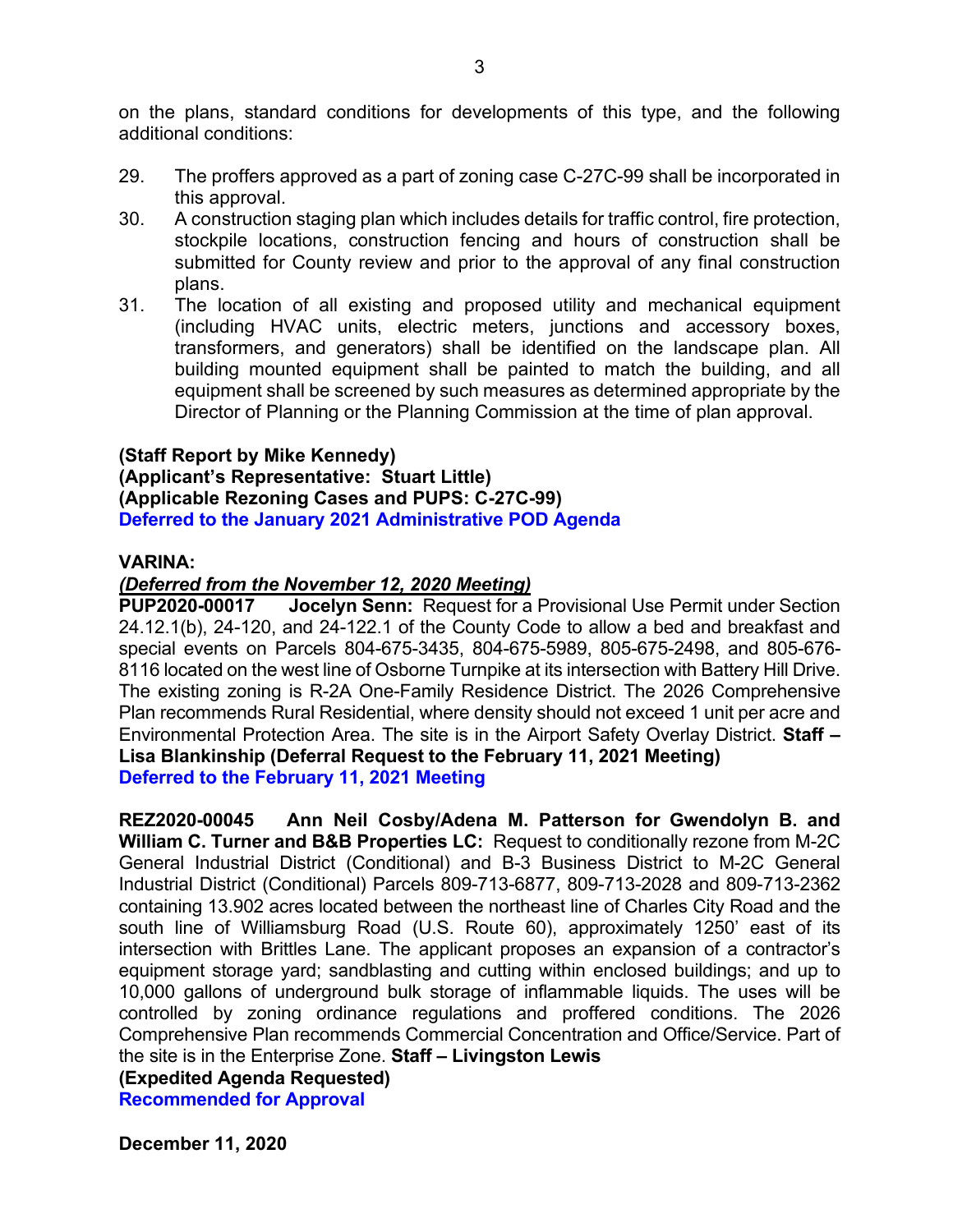#### **FAIRFIELD:** *(Deferred from the November 12, 2020 Meeting)*

**PUP2020-00019 Lawrence Creeger for EventMakers-USA, Inc.:** Request for a Provisional Use Permit under Sections 24-62.2(f), 24-66(a), 24-70(a), 24-120 and 24- 122.1 of Chapter 24 the County Code to allow outdoor special events on Parcels 771-756- 5980, 771-756-7746, and 771-757-8224 located at the northwest intersection of E. Parham Road and Ackley Avenue. The existing zoning is M-1 Light Industrial District and M-2 General Industrial District. The 2026 Comprehensive Plan recommends Light Industry and Environmental Protection Area. **Staff – Ben Sehl (Withdrawn by the Applicant)**

**Withdrawn** 

# *(Deferred from the November 12, 2020 Meeting)*

**REZ2020-00036 Jeffrey P. Geiger for Gouldin Properties, LLC:** Request to conditionally rezone from B-1 and B-3 Business Districts and R-4 One-Family Residence District to B-3C Business District (Conditional) and C-1C Conservation District (Conditional) Parcels 801-733-8844, 802-733-0431, and 801-733-9618 containing 2.06 acres located on the east line of Mechanicsville Turnpike (U.S. Route 360) approximately 615' north of its intersection with Harvie Road. The applicant proposes business uses. The uses will be controlled by zoning ordinance regulations and proffered conditions. The 2026 Comprehensive Plan recommends Commercial Concentration. Part of the site is in the Enterprise Zone. **Staff – Mike Morris Recommended for Approval**

**REZ2020-00043 James W. Theobald for HHHunt:** Request to conditionally rezone from A-1 Agricultural District and R-5AC General Residence District (Conditional) to R-5AC General Residence District (Conditional) and RTHC Residential Townhouse District (Conditional) Parcels 779-774-2612 and 779-774-4438 and part of Parcels 780-772-3392, 781-773-2686, 779-772-5161, 779-773-9041, and 779-774-9533 containing 35.52 acres located at the terminus of Porter Park Lane. The applicant proposes detached dwellings for sale with zero lot lines and townhome units. The R-5AC District allows an overall maximum density of 6 units per acre. The RTHC District allows a maximum density of 9 units per acre. The uses will be controlled by zoning ordinance regulations and proffered conditions. The 2026 Comprehensive Plan recommends Suburban Residential 1, density should not exceed 2.4 units per acre, and Environmental Protection Area.

**Staff – Seth Humphreys (Expedited Agenda Requested)**

**Recommended for Approval**

**PUP2020-00023 James W. Theobald for HHHunt:** Request for a Provisional Use Permit under Sections 24-13.4(c), 24-120 and 24-122.1 of Chapter 24 of the County Code to allow adjustable side setbacks for lots within the R-5AC General Residence District (Conditional) on Parcels 779-774-4438, 779-774-2612, 779-772-5161 located at the terminus of Porter Park Lane. The existing zoning is A-1 Agricultural District. The R-5AC zoning district is proposed for the A-1 district with REZ2020-00043. The R-5A District

**December 11, 2020**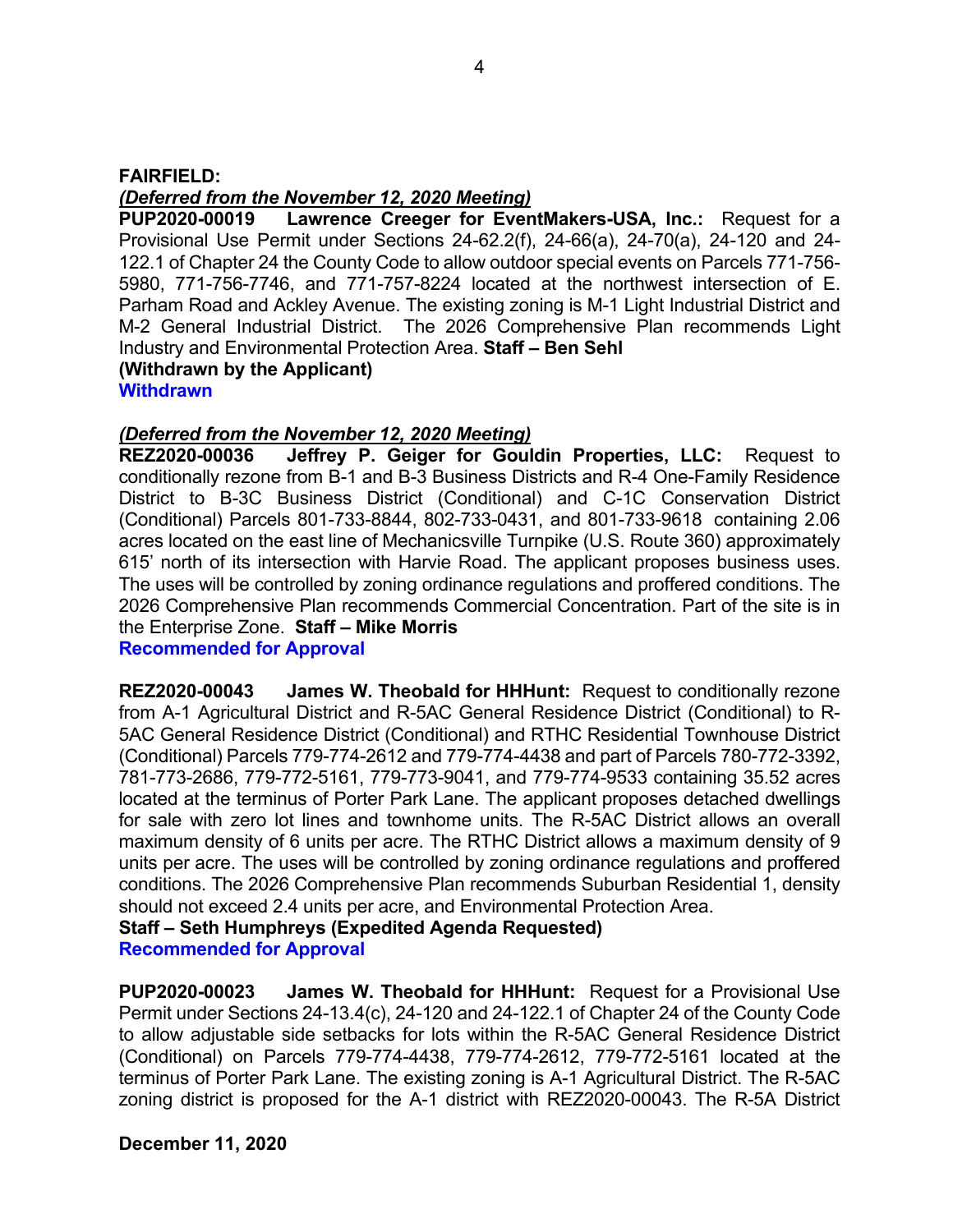allows an overall maximum density of 6 units per acre. The 2026 Comprehensive Plan recommends Suburban Residential 1, density should not exceed 2.4 units per acre and Environmental Protection Area. **Staff – Seth Humphreys (Expedited Agenda Requested)**

**Recommended for Approval**

#### **THREE CHOPT:**

**REZ2020-00044 James W. Theobald for Dominion Realty Partners:** Request to conditionally rezone from O-3C Office District (Conditional) to UMUC Urban Mixed Use District (Conditional) part of Parcel 748-763-6189 containing 12.58 acres located approximately 200' west of the western terminus of Waterfront Place. The applicant proposes a multifamily development. The use will be controlled by zoning ordinance regulations and proffered conditions. The 2026 Comprehensive Plan recommends Urban Mixed Use. The site is in the Innsbrook Redevelopment Overlay District.

**Staff – Ben Sehl (Deferral Requested by Planning Commission to the January 14, 2021 Meeting)**

**Deferred to the January 14, 2021 Meeting**

**PUP2020-00024 James W. Theobald for Dominion Realty Partners:** Request for a Provisional Use Permit under Sections 24-32.1(n, v, w, z), 24-120 and 24-122.1 of Chapter 24 of the County Code to allow a parking garage with no associated ground floor retail or useable floor space for residential or nonresidential uses along a façade facing street; open space within a development of less than 20 percent; commercial or office square footage of less than 25 percent of the total building square footage of the UMU district; and the number of for-lease multifamily dwelling units to exceed 30 percent of total units of the UMU district on part of Parcel 748-763-6189 located at the terminus of Waterfront Place. The existing zoning is O-3C Office District (Conditional). UMUC zoning is proposed with REZ2020-00044. The 2026 Comprehensive Plan recommends Urban Mixed Use. The site is in the Innsbrook Redevelopment Overlay District. **Staff – Ben Sehl**

**(Deferral Requested by Planning Commission to the January 14, 2021 Meeting) Deferred to the January 14, 2021 Meeting**

**TUCKAHOE:**

None.

# **BROOKLAND:**

**REZ2020-00042 Andrew M. Condlin for Baker-Properties Limited Partnership:** Request to amend proffers accepted with Rezoning case C-42C-90 on Parcels 769-757- 9710 and 769-757-8802 and part of Parcels 770-757-1644, 770-757-2519 located on the east line of Old Staples Mill Road, approximately 645' north of its intersection with Staples Mill Road (U.S. Route 33). The applicant proposes to amend Proffer #5 related to building height. The existing zoning is M-1C Light Industrial District (Conditional). The 2026 Comprehensive Plan recommends Light Industry. **Staff – Mike Morris Recommended for Approval**